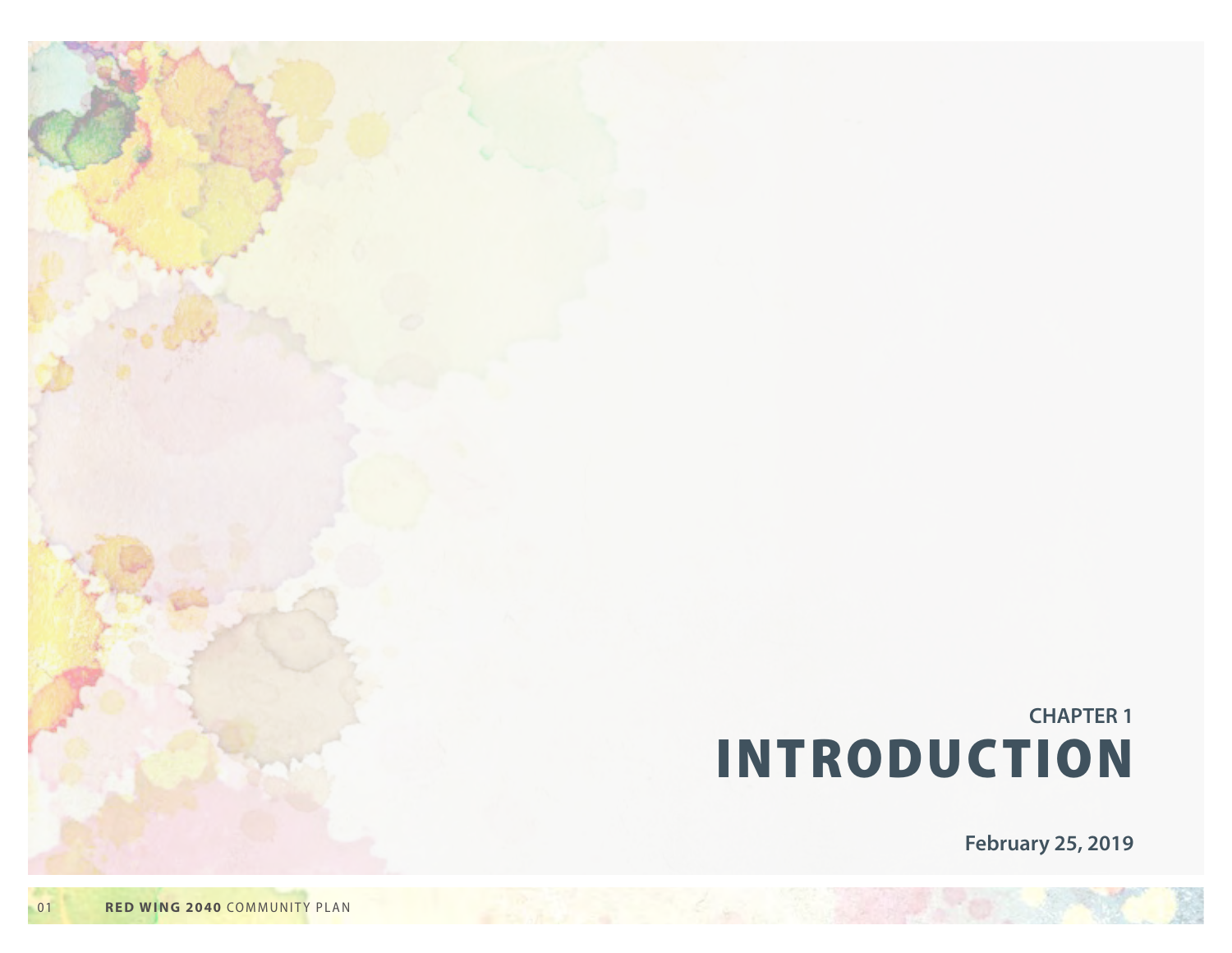# **Red Wing 2040**

#### **Sustainable. Healthy. Accessible. Resilient. Equitable.**

#### **So all of Red Wing can thrive.**

Red Wing has a bold goal for our future: to be the most healthy, vibrant town in the Midwest economically, socially, physically, and mentally. We define health in its broadest sense. It means we each feel safe, welcomed, connected, represented, inspired, and supported to live our best lives. All of us come from many backgrounds, and whether we are newcomers or have lived here for generations, we all call this place home.

The *Red Wing 2040 Community Plan* is a plan for and by the people who live and work here, and it's now our roadmap to guide us into the future. More than 2,500 people played a small or large role in the plan, and roughly 200 residents participated in the process from beginning to end as Action Team members.

We've asked ourselves where we are now, where we want to go, and how we can get there. We took care not to rush and spent almost two years listening to each other and learning. Throughout the plan's process, we've taken stock of our assets and the individuals, organizations, and systems that make us unique and help drive positive change. We've looked head-on at areas we need to improve, listened closely to each other, even when we've disagreed, and approached issues from different points of view. We've learned from other places, researched best practices, and brainstormed ideas that might work for us here. At this moment in time, we have captured what we know and what we aspire to be.

We lay out this *Community Plan* at a time when the world is changing at a rapid pace, with change each year happening faster than it did the year before. We acknowledge that a decade from now, things will be different in ways we can't even imagine, and this document will also change over time.

A strong community plan helps each of us focus on solving local problems together and setting the table for success.

Let's get to it.

### **How We'll Use the Plan and Why It Matters**

We commit to using this plan to guide us. It will not stay hidden in a drawer; nor will it be relegated to the confines of government. We as people in all areas of community life—businesses, nonprofits, governments, schools, organizations will use the plan in ways large and small.

Its role is to remind us what our visions are, what people said was important, what needs are critical, and what our assets and gaps are. It will steer how we prioritize our goals, how we make short- and long-term decisions, and how we want to spend our time and resources.

We will monitor and measure the plan's progress and pitfalls. We'll also revamp parts of the plan when necessary, as long as our five key principles stay consistent. Sometimes, implementing the strategies will fall to one group or another. But more often, the work will rely on partnerships. We cannot do anything alone, especially anything large or transformational, and we know our collaborations will be what drive us forward. Steps outlined in the Implementation chapter discuss how we'll ensure success.

Here are a few key ways to use the plan:

### **A guide to decision making**

Local institutions such as nonprofits, schools, businesses, other governments, civic organizations, volunteer groups, philanthropic organizations, and other partners can use the plan as a reference when putting together their own strategic and action plans. This is one of the most powerful ways we can guarantee we're all working toward a common vision with common goals.

City staff will use the plan daily in its operations of local government. Staff will reference the plan's goals, strategies, and actions to support elected and appointed officials as they consider a wide range of decisions, including those regarding public investments, growth, and redevelopment.

Elected and appointed officials will use the *Community Plan* to weigh hard decisions. Some decisions will be related to traditional planning issues, such as land use development, zoning requests, redevelopment, and public infrastructure investment. Other decisions will encompass a multitude of areas from public safety to public health to improving the local economy.

#### **A tool for partnerships and investment**

The *Red Wing 2040 Community Plan* can help solidify the support needed to mobilize the community. The plan can be promoted to the Red Wing community, state, region, and anyone seeking to invest or re-invest in the community. The plan can be an important tool for anyone applying for grant funding from government or non-government entities. It can be shared among our organizations to identify where we're making changes and how we can partner in the future. The plan can also be provided to prospective businesses, residents, visitors, or investors.

0 2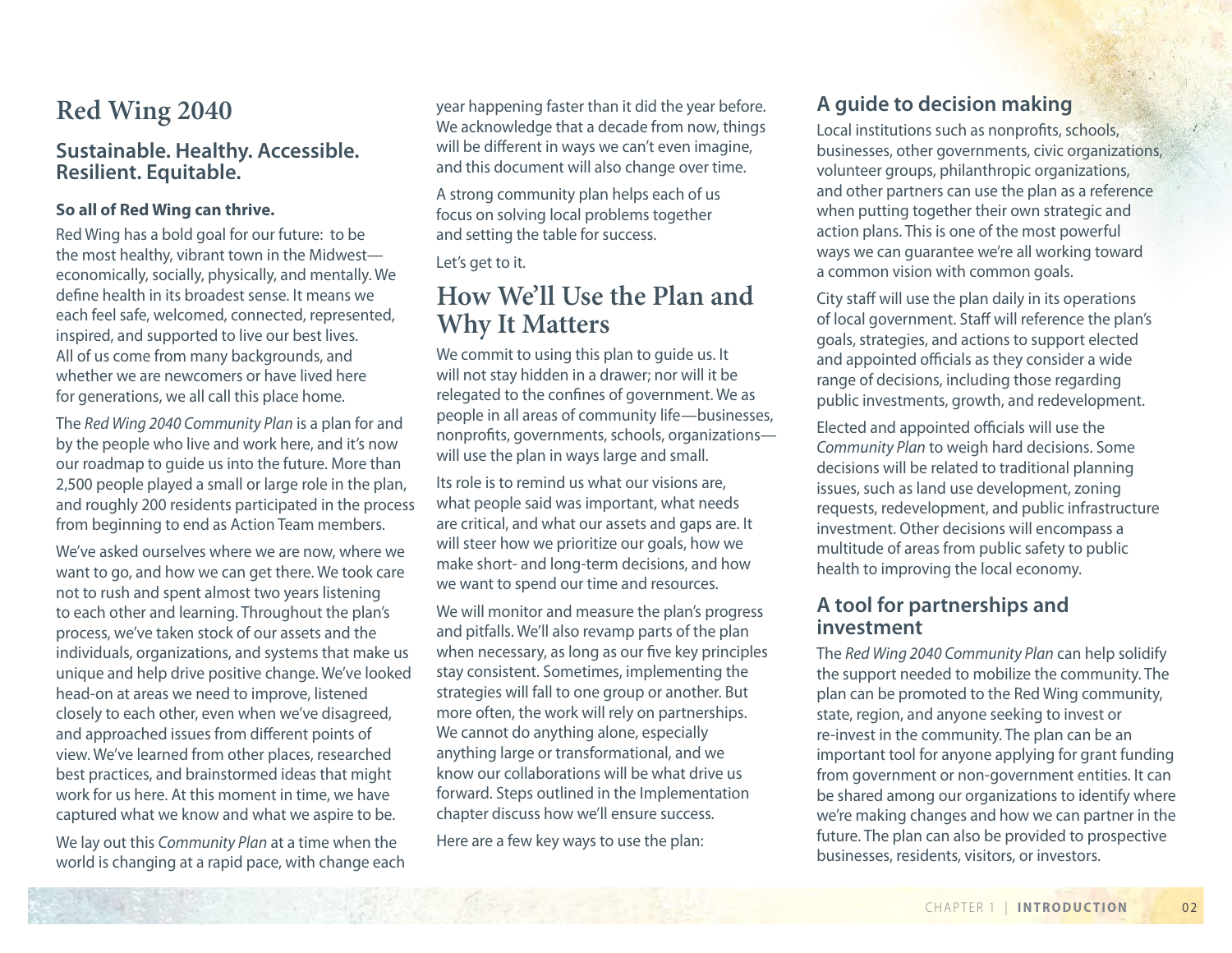What We Stand For: Key Principles You'll See Throughout the Plan Evidence shows that thriving communities SHARE these characteristics:



### **Sustainability**

Sustainability happens when we meet our present needs without sacrificing the ability of future generations to meet their own needs. Sustainable towns manage natural, financial, and human resources today while planning for a successful tomorrow.



### Health

Health consists of physical, mental, fiscal and social health. Healthy towns know true health arises from access to safe, affordable, and quality jobs, housing, education, healthcare, nutrition, transportation, government, arts and culture, public safety, and much more.



### **Accessibility**

Accessibility occurs when all residents have equal access to information, transportation services, facilities, and involvement. Accessible towns have a feeling of belonging and openness with easy, meaningful ways to connect with neighbors, organizations, and local government.



### Resiliency

Resiliency is the capacity to adapt and grow despite everyday stresses and periodic shocks. Resilient towns use evidencebased approaches and collaborative partnerships to find solutions, then evaluate to emerge stronger after tough times and live better in good times.



# **Equity**

Equity exists when systems are fair and just, without barriers. Equitable towns listen to residents early and throughout decisionmaking processes. They consider all impacts of plans, policies, and procedures, and work to decrease unintended or negative consequences.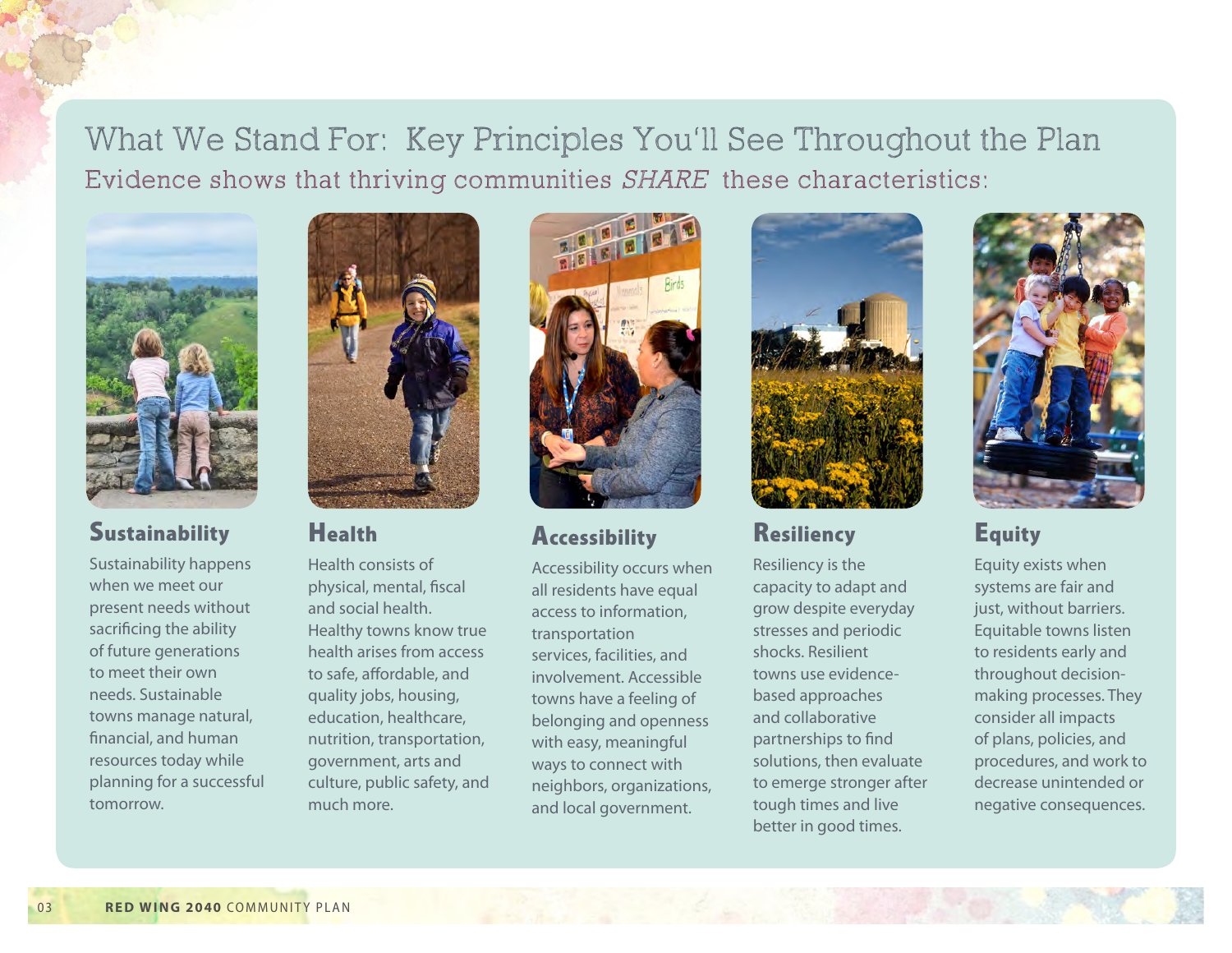### **A "to-do list"**

For some people, "to-do lists" make the difference between if something gets done or not. The *Community Plan* can inform all of our "to-do lists," whether it be for city government or one of Red Wing's many community partners. The strategies and actions identified in the plan form our collective to-do list, and if we're successful, we'll be able to check things off the list, even as we work on longerrange goals that will take longer to implement.

# **What We Stand For**

We anchor our plan and our vision on five key principles: Sustainability, Health, Accessibility, Resiliency, and Equity (SHARE). How we define those ideals is illustrated on the facing page. These principles weave through every page of this plan, and we commit to honoring these principles in what we do and how we act.

# **Why We Plan**

Great cities don't happen by accident. They require investments of time, money, and effort. To maximize effectiveness and efficiency, we need to guide those investments where resources are needed most, where resources will have the greatest impact, and then time those resources to manage the financial impact.

The community planning process gives us as community members, leaders, and other decisionmakers the valuable chance to create a vision and identify the strategies and actions to achieve our vision. Our community plan contains the voices of residents, documents their priorities, and provides us all with a basis for making short- and long-term decisions about investments and policies that will shape Red Wing. The plan helps us focus our

collective resources in the same direction so we can make positive changes in the most critical areas.

### **How This Plan Is Organized**

### **Chapters 1-2: Overview and Background**

- » **Chapter 1, Introduction**, describes the purpose and principles of the *Red Wing 2040 Community Plan*.
- » **Chapter 2, Community Background and Engagement**, outlines the process of how the community created the plan. It also covers background data on Red Wing, including what we learned about demographics.

### **Chapters 3-4: Framework Plans**

- » **Chapter 3, The Environment**, provides details of Red Wing's natural resources and includes goals on how to preserve and protect these natural assets. It also addresses other sustainability issues such as climate change, air quality, waste management, and energy conservation/renewables.
- » **Chapter 4, Land Use and the Built Environment**, lays out how land is categorized and offers future opportunities for development and redevelopment.

### **Chapter 5-7: System Plans**

- » **Chapter 5, Utilities**, lays out Red Wing's current and future infrastructure assets and concerns.
- » **Chapter 6, Getting Around**, focuses on all modes of transportation issues.
- » **Chapter 7, Parks and Recreation**, illustrates goals and options for future park improvements.

### **Chapters 8-15: Action Plans**

These chapters focus on specific topics. They cover the following:

- » **Chapter 8, Housing and Neighborhoods**
- » **Chapter 9, The Economy**
- » **Chapter 10, Arts and Culture**
- » **Chapter 11, Physical and Mental Health**
- » **Chapter 12, Community Connections and Accessible Leadership**
- » **Chapter 13, Public Safety**
- » **Chapter 14, Lifelong Learning**
- » **Chapter 15: Implementation,** which provides an overview of how Red Wing intends to implement this plan as a community endeavor. You'll also find a comprehensive matrix of all strategies within the entire plan in this chapter.

# 2040 Online Library

Over the years, hard work has gone into planning for the future of Red Wing. This work provides a good foundation for the goals, strategies, and actions in the Community Plan and provides important historical context. You'll see many of these foundation documents referenced with italics throughout the plan. This signifies that these documents will be hyperlinked and available in the online 2040 Library. You can find the [2040 Library](http://lf.ci.red-wing.mn.us/weblink/browse.aspx?dbid=0&startid=163525) at www.red-wing.org.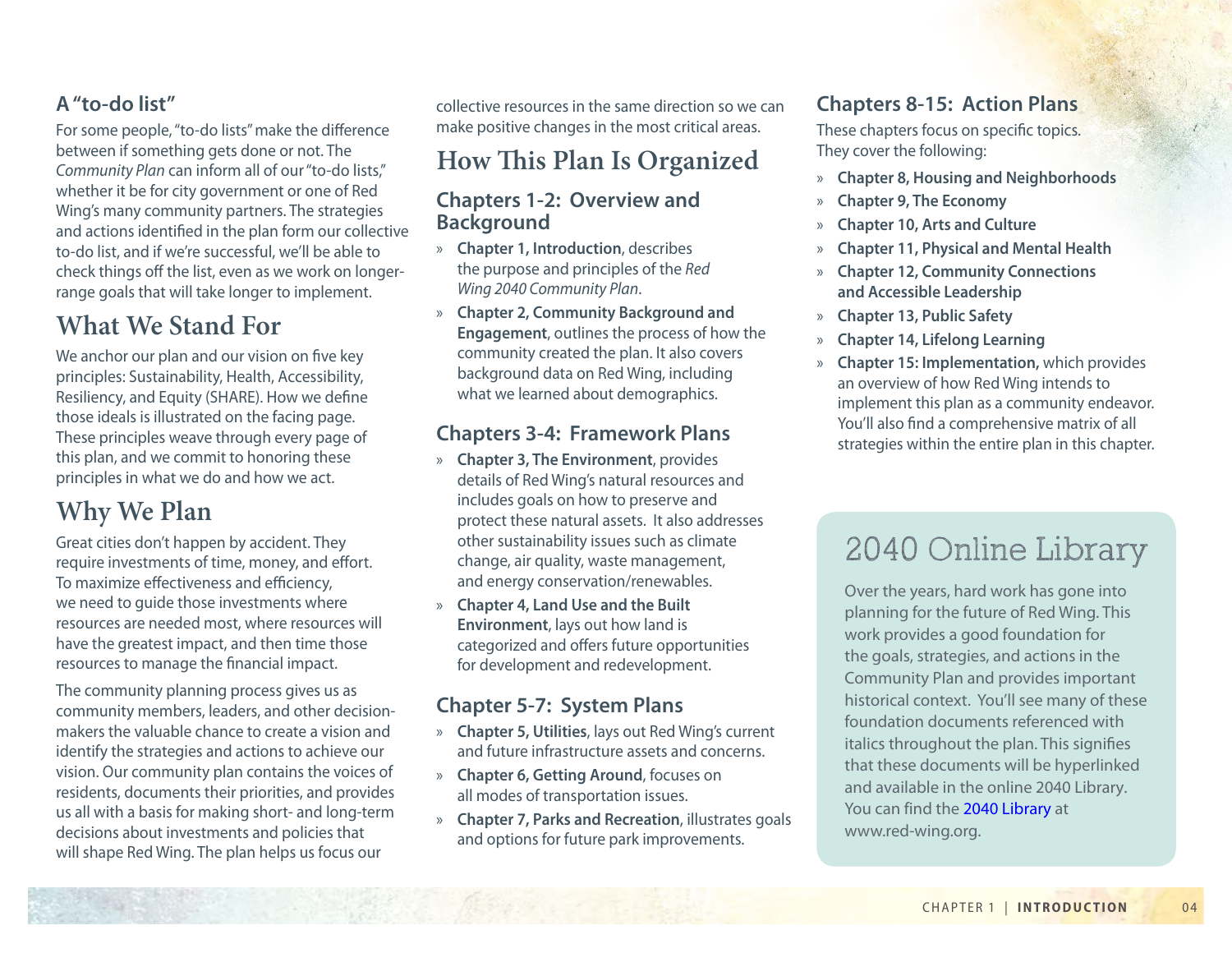### What Exactly is Equity and Why Do We Focus On It?

We envision a Red Wing in which people of all races, ages, abilities, incomes, and backgrounds thrive. Today, we have significant work ahead of us to reach that reality.

In 2018, multiple surveys and studies rank Minnesota as one of the worst states in the nation for racial disparities. That means in our state, which often scores well in categories such as business and environmental sustainability, the gaps between whites and people of color in categories such as income, homeownership, and unemployment are extremely and embarrassingly high.

In 2017, according to the Minnesota Department of Health's *[2017 Minnesota Statewide Health](http://lf.ci.red-wing.mn.us/weblink/DocView.aspx?dbid=0&id=163537)  [Assessment](http://lf.ci.red-wing.mn.us/weblink/DocView.aspx?dbid=0&id=163537)*, the median income of white households in Minnesota was more than double the median income in black households in Minnesota, and the homeownership rate for whites was three times higher than for blacks (76% versus 22% respectively). Overall, people of color in our state are also more likely to live in poverty, less likely to graduate from high school, and more likely to suffer from chronic illness.

In Red Wing, 10% of us are people of color, and in our school district 20% of our students are children of color. A glance at our education area alone shows we have glaring gaps. In 2018, according to the local nonprofit Every Hand Joined, 66 percent of white students in Red Wing produced scores showing proficiency in math, while only 33 percent of students of color scored that way. We in Minnesota, and here in Red Wing, can do and must do better.

We know from years of data and research these gaps are due in large part to overall inequities in systems, policies, and practices—things that we in Red Wing across the spectrum of government, schools, businesses, and organizations—can change and affect in a positive way.

We know success is possible. In this 2040 Plan, we commit to reviewing our current policies and practices, and developing new ones that take into account who benefits, who is burdened, and how we can lessen any negative or unintended consequences. We use this opportunity to reaffirm and recommit our pledge to working toward a more equitable, fair, and just community.

#### Sources:

*Minnesota Department of Health. (2017). 2017 Minnesota Statewide Health Assessment. Produced in collaboration with the Healthy Minnesota Partnership. St. Paul, MN.* 

*2017 County Health Rankings*

## **Within Most Chapters**

Chapters 3 through 15 follow a similar template. Here's what you will find in each:

- » **Vision Statement** (on the cover page of each chapter)
- » **Introduction**: Background on what is happening today
- » **Community Engagement**: Feelings and perceptions of what residents feel is best for Red Wing
- » **Key Issues**: The community's high-priority issues or needs, identifying what should be addressed
- » **Key Directions**: A list of where we should be headed in the future
- » **Goals, Strategies, Actions**: The community's list of the broad goals, high-level strategies, and more specific actions on how to achieve those goals
- » **Strategy Matrix**: These matrices identify which SHARE principles are embedded into each strategy. The matrices also lay out which organizations can help lead and support the process, and they set a general timeline.

The following defines what we mean by shortterm, long-term, and ongoing timelines.

- » **Short-term**: These are strategies recommended to be completed in the next one to five years. These are either higher priority or lower cost and thus more feasible to implement in the short-term. An example of a short-term strategy is Strategy 10.A.1: To communicate and market Red Wing's identity through the development of a robust arts and cultural community marketing program.
- » **Long-term**: These are strategies more likely to take longer than five years to accomplish. These are usually the highest-cost and more complex